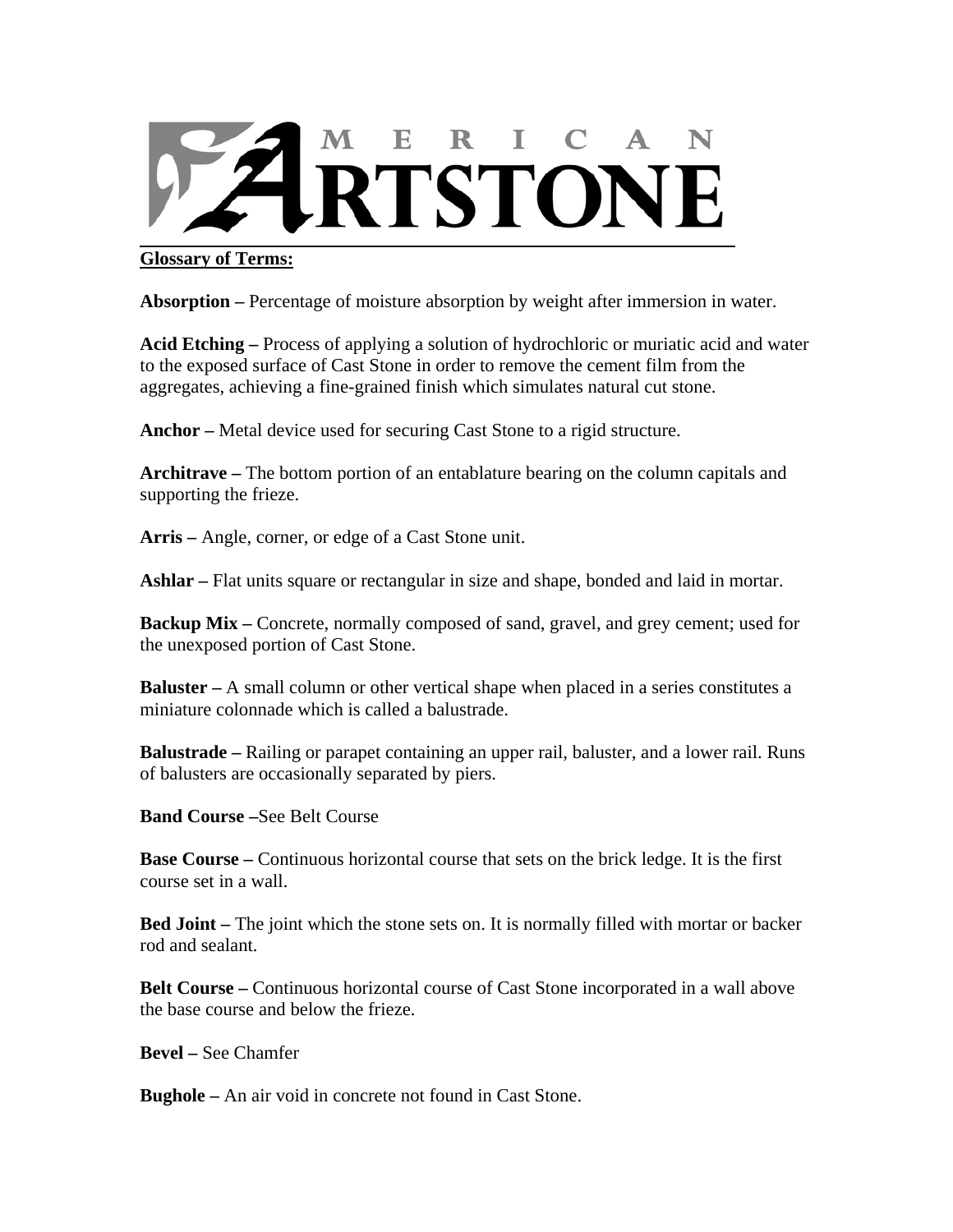**Bull Nose** – Convex molding which usually starts at the top of the Cast Stone unit and returns to the predominant face.

**Capital –** Uppermost member of a column or a pilaster crowning the shaft.

**Cast Stone –** A highly refined architectural precast concrete building stone manufactured from a mixture of Portland cement, coarse aggregates, and fine aggregates, to simulate natural cut stone.

**Coated Rebar –** Rebar coated with a zinc alloy or epoxy. This rebar is normally used when rebar placement is within  $1 \frac{1}{2}$  inches from an exposed face.

**Chain –** A stack of quoins.

**Chamfer –** slanted surface which connects two external surfaces forming two arrises.

**Coloring –** The process of (or material used for) tinting the hue of Cast Stone. It is normally achieved through the use of aggregates or inorganic iron oxide pigments.

**Column –** Supporting pillar, usually consisting of a round shaft, a capital, and a base.

**Coping –** Stone unit used to cap off the top of the wall. Its function is to protect the wall from the natural elements as well as adding an aesthetic value to the wall.

**Cornice –** Moulded piece at the top of an entablature projected with an ogee profile at the top leading edge with other reliefs below.

**Course –** Horizontal scope of units incorporated in a wall.

**Cramp –** "U" shaped metal anchor used to attach two abutting units.

**Crazing –** A series of hairline cracks, normally less than a thirty-second of an inch in depth in the outer surface of a concrete product. Crazing does not normally affect the life of a concrete product.

**Curing –** The process of hydrating the Portland Cement in Cast Stone to a specified age or compressive strength in a warm, moist environment.

**Cut Stone –** Natural stone quarried and dressed to an architectural shape.

**Dentil** – Block projections of an entablature below the cornice course.

**Dowel –** Round (usually non-corrosive0 metal pin used in anchoring and aligning Cast Stone.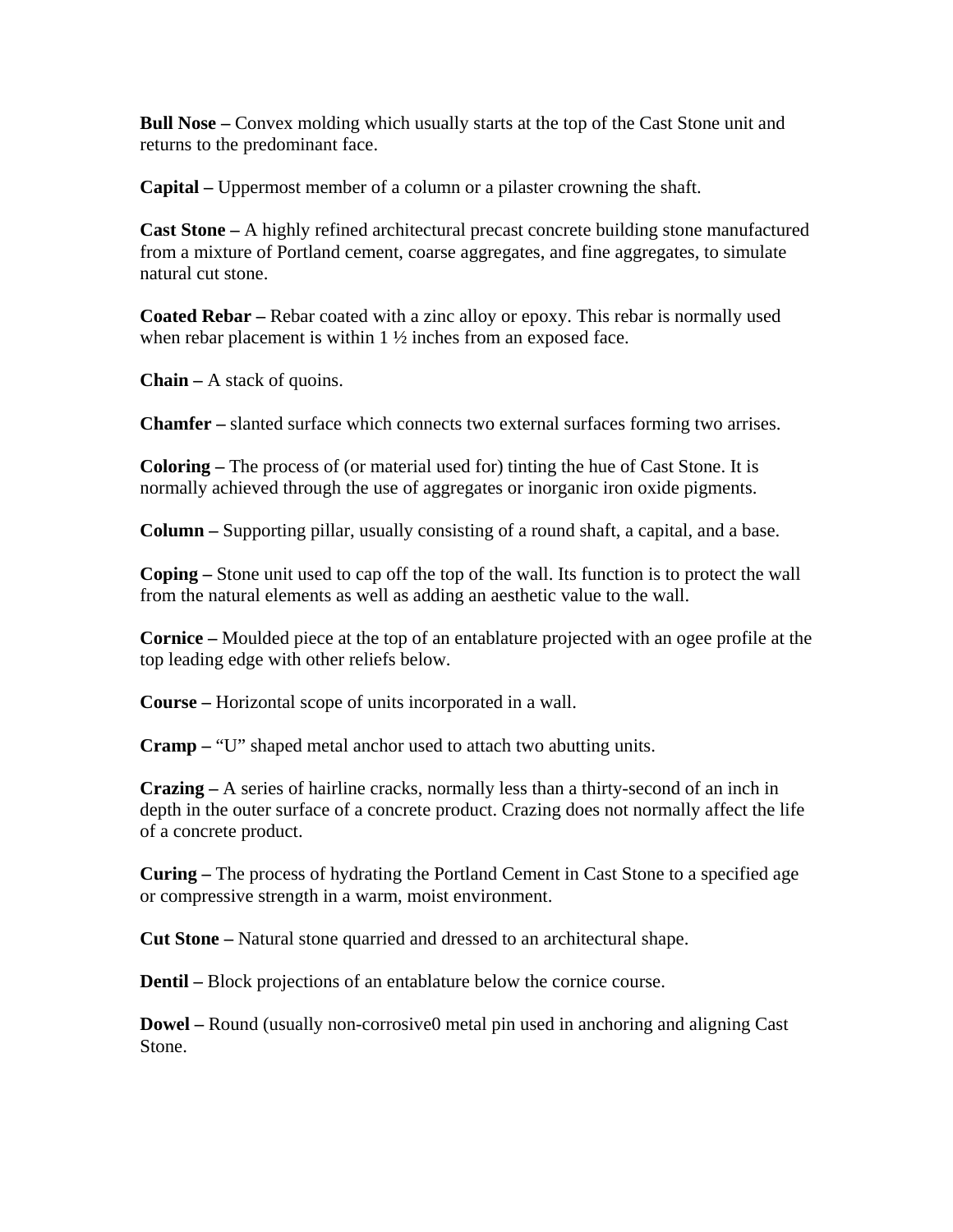**Drip –** Continuous groove cut or cast into the bottom of the projecting edge of Cast Stone in order to disrupt the capillary attraction of water to the wall below.

**Dry Tamp –** See Vibro-Tamp

**Edging –** The hand tooling of the arris.

**Efflorescence –** Visually observable signs of saline discharge onto a portion of a masonry wall.

**Entablature –** Incorporates an architrave, frieze, and cornice.

**Entasis –** The portion of a classical column which has a diminishing arc on the shaft. The lower third of the column is straight (two-thirds entasis column).

**Erection –** Setting of large stones usually with a crane.

**Extrados –** The outer portion of an arch.

**Face –** The exposed portion of Cast Stone after it is installed.

**Facing Mix** – Materials used for the portion of Cast Stone which is exposed to view after installed.

**Fascia –** A broad and well defined continuous horizontal band of Cast Stone at least header high.

**Feather Edge** – A thin edge with an arris considerably less than ninety degrees. It is so named because of its frailty when handled (see quirk miter).

**Fillet –** Continuous raided lug at the top back edge of a window sill. It serves as a moisture barrier and as a seat for the window sash.

**Fines –** Aggregate passing a #4 sieve.

**Finish –** Final exposed surface of Cast Stone. It is independent of color, but it will control the color intensity. Acid etching is the most popular Cast Stone finish.

**Form –** See Mould

**Frieze –** Flat unit of an entablature located between the architrave and cornice.

**Full Bed –** A horizontal joint completely filled with mortar.

**Grout –** Mortar of pouring consistency.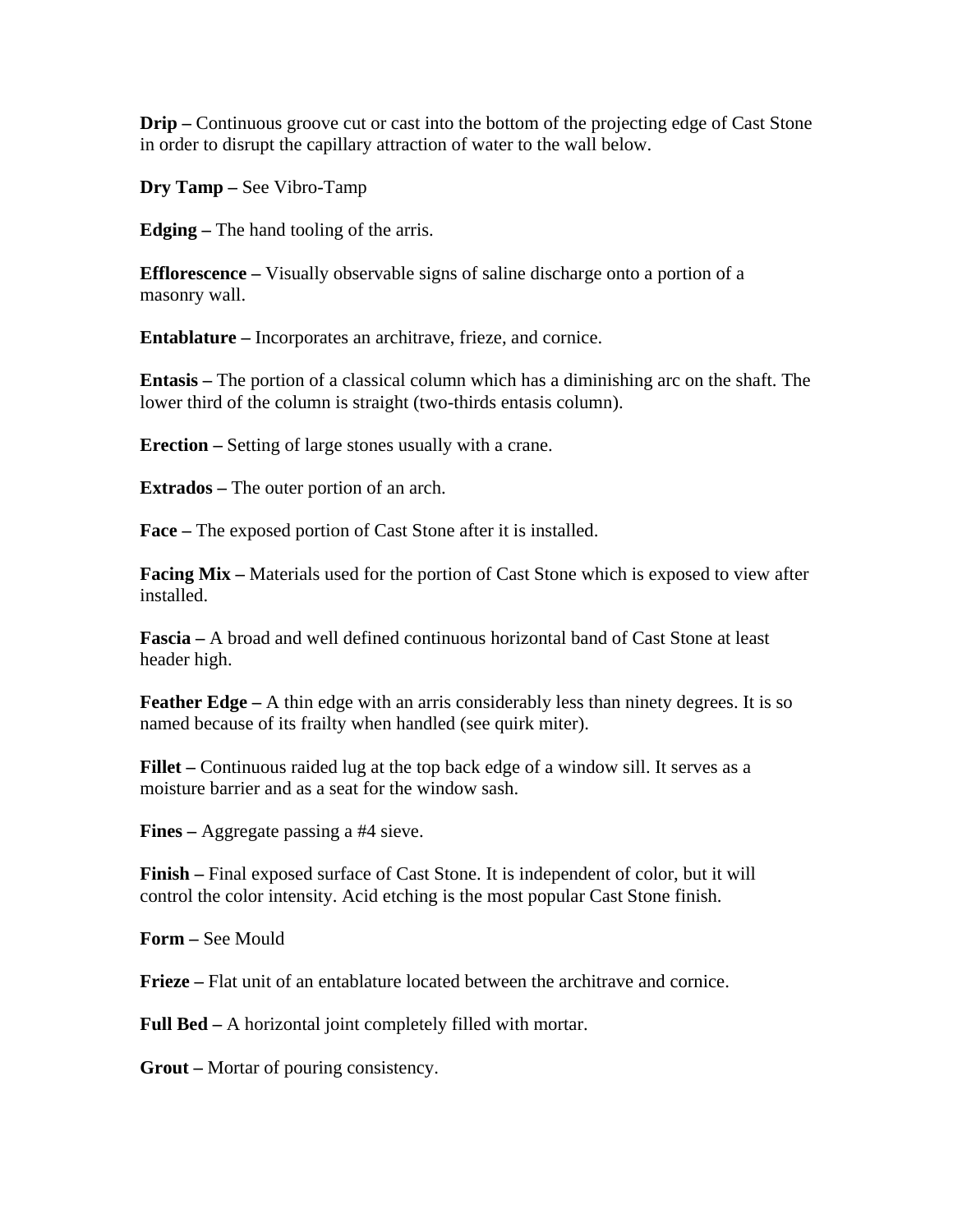**Header –** Stone unit running horizontally over an opening in a wall. Not self-supporting (see lintel).

**Insert –** A metal device cast into a unit normally used for anchoring or handling.

**Incise –** To cast concave or engrave.

**Inscription –** Characters incised into a unit.

**Intrados –** The inner portion of an arch.

**Jamb** – The vertical unit running up the side of an opening.

**Joint** – Gap between masonry units filled with mortar of backer rod and sealant.

**Jointing Scheme** – The jointing pattern shown on contract documents.

**Keystone –** The unit at the center of an arch. It is generally wedge shaped when viewed in elevation.

**Lift Hook –** A metal device embedded into Cast Stone for the purposes of lifting and/or anchoring.

**Lintel –** A unit spanning an opening and carrying the load of a wall above.

**Lug –** The portion of a Cast Stone unit running beyond an opening horizonally into a wall. The lug is normally less than a foot in length.

**Lug Sill –** Window sill built into the wall which runs horizontally beyond the masonry opening.

**Masonry –** Construction made by the laying of units of substantial material such as brick, block and Cast Stone.

**Miter** – The splicing of two Cast Stone profiles at an angle (see quirk).

**Medallion –** An ornamental block.

**Model –** The positive shape that represents the final product. A mould is formed around a model.

**Modillion –** Ornamental block located under the corona of a cornice.

**Molding –** Any linear plane which deviates from a flat surface.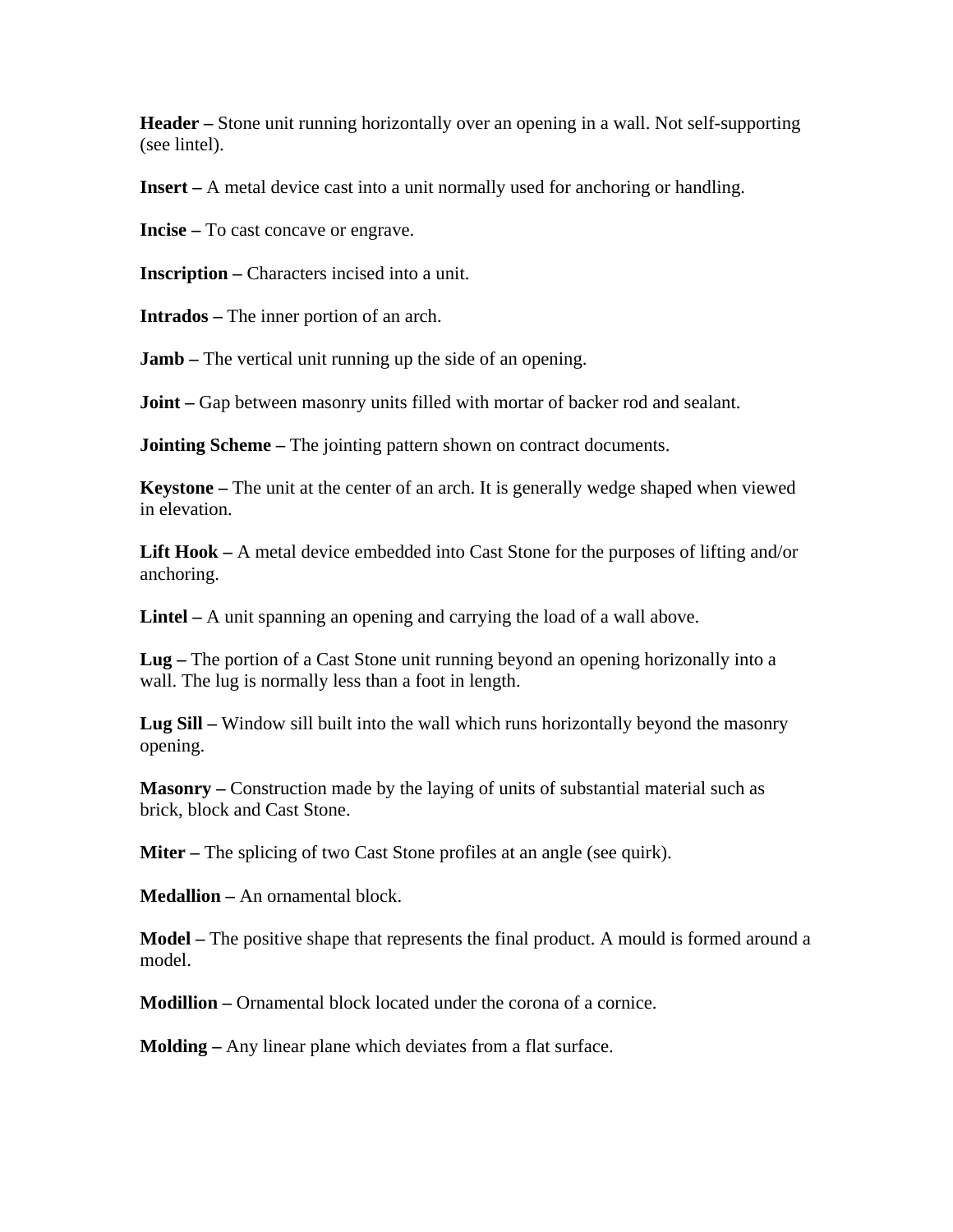**Mortar –** A blend of cement, lime, sand, and water which is applied at a pliable consistency to bond masonry units.

**Mould –** A form in which Cast Stone is shaped. It can be constructed from wood, plaster, rubber, fiberglass, and other materials.

**Mullion –** A vertical member which forms a separation from adjacent window and door frames.

**Pointing –** See tuck Pointing

**Precast –** A concrete product not poured in place.

**Quirk Miter –** An end condition cast with a forty-five degree angle and an edge put on the point at a ninety-degree angle to eliminate feather edging.

**Quoin – Cast Stone block used to make up a corner of a wall.** 

**Recess –** A depression in a flat surface.

**Reglet –** A continuous groove cast or cut into a Cast Stone unit to relieve flashing.

**Reinforcing –** Rebar placed into a Cast Stone unit during the manufacturing process to augment the unit during handling or to enable it to carry a structural load (i.e. lintel).

**Rebar –** A deformed steel unit used for reinforcing Cast Stone.

**Relief –** Ornamentation.

**Reprise –** An internal corner of a profiled unit.

**Return –** An external corner of a profiled unit.

**Reveal –** The side of an opening (as for a window) between a frame and the outer surface of a wall.

**Rustication –** An incision cast around the outer edges of a unit to produce a shaded affect.

**Sample –** The specimen submitted to represent the color and texture of Cast Stone. This specimen dictates the general range of the color and texture of production pieces.

**Setting – The mason's process of installing and anchoring Cast Stone.** 

**Setting Pads –** Non-corrosive pads used to set Cast Stone on in order to prevent the bed joint from copressing at the time of setting.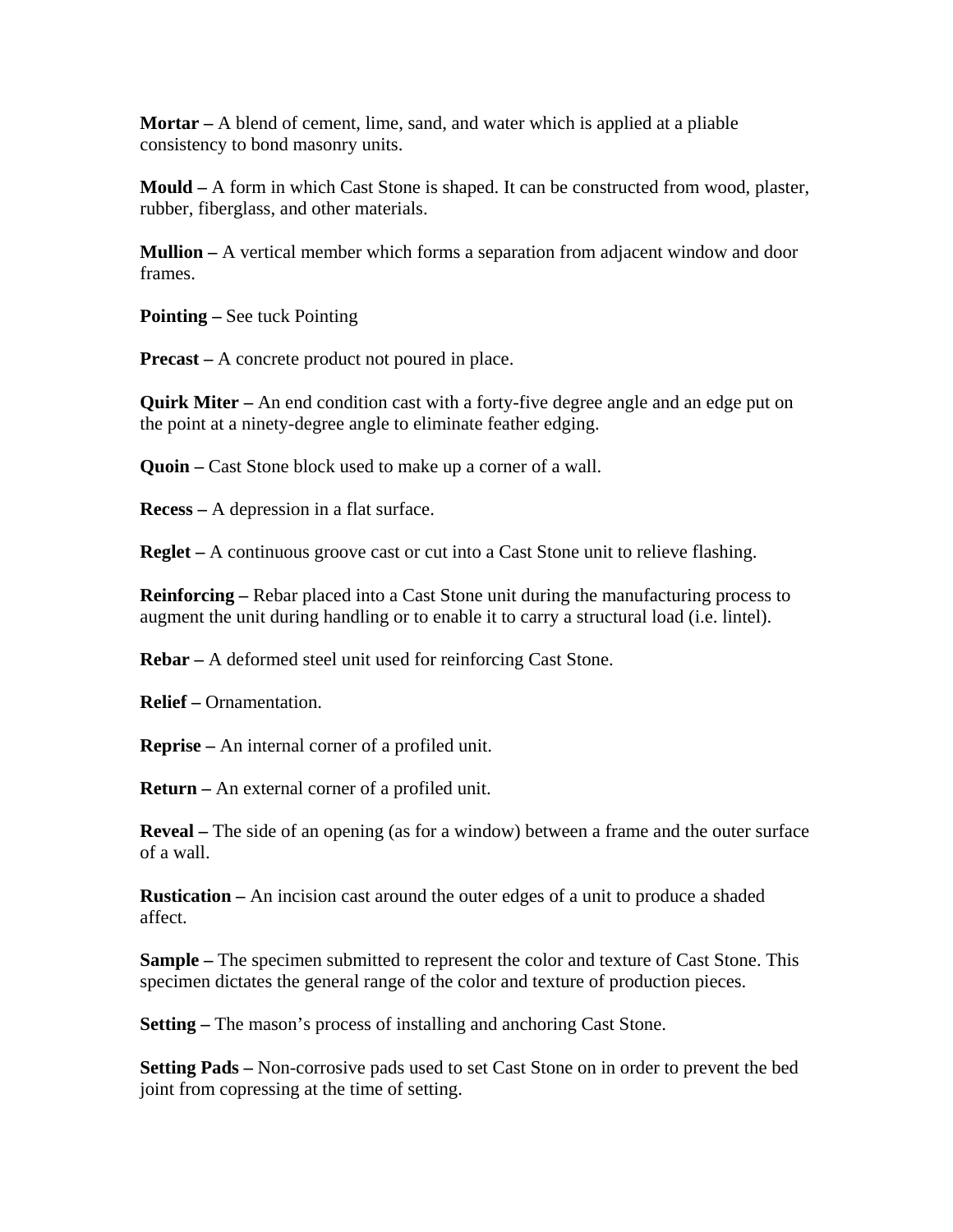**Setting Drawing – The drawing submitted by the Cast Stone manufacturer for approval** detailing all aspects of the installation with piece markings and final locations of stones.

**Shop Drawing –** The drawing submitted by the Cast Stone manufacturer for approval showing size and shape of pieces, exposed faces, jointing, anchoring, reinforcing and unit cross section.

**Slip Sill –** A Cast Stone window sill that fits within the masonry opening.

**Soffit –** The exposed underside portion of a unit.

**Spandrel –** A unit spanning an opening with bearing beyond the opening. It is not normally load bearing, but self-supporting.

**Springer –** A unit that is located at the spring line of an arch.

**Surround –** An encasement of an opening.

**Template –** A type of model used to convey the pattern, shape, or profile to be used by the manufacturer in the moulding process.

**Texture –** The finish structure consisting of visual and tactile surface qualities.

**Tolerance –** Allowable deviation from specified dimensions.

**Tracery –** Arched ornamental work with interlacing, branching lines. Usually consists of openwork in the head of a Gothic window.

**Tooled Finish –** A finish obtained by texturing either the mould or the Cast Stone (ex. Bushhammered, six-cut).

**Trowel Finish –** A finish normally given to the back or unformed side of Cast Stone. This finish may look slightly different than the moulded sides of the piece.

**Tuck Pointing –** The final tooling or pointing of a raked out mortar joint.

**Vibro-Tamp –** Vibratory ramming of earth moist concrete against a rigid mould until is is dense and ready for removal from the mould.

**Volute –** The scroll shaped ornament forming the chief feature on an Ionic capital.

**Warp –** Twist or bowing of final casting measured by deviation from plane and tolerance.

**Wash –** A sloping horizontal surface formed to cause water to run off.